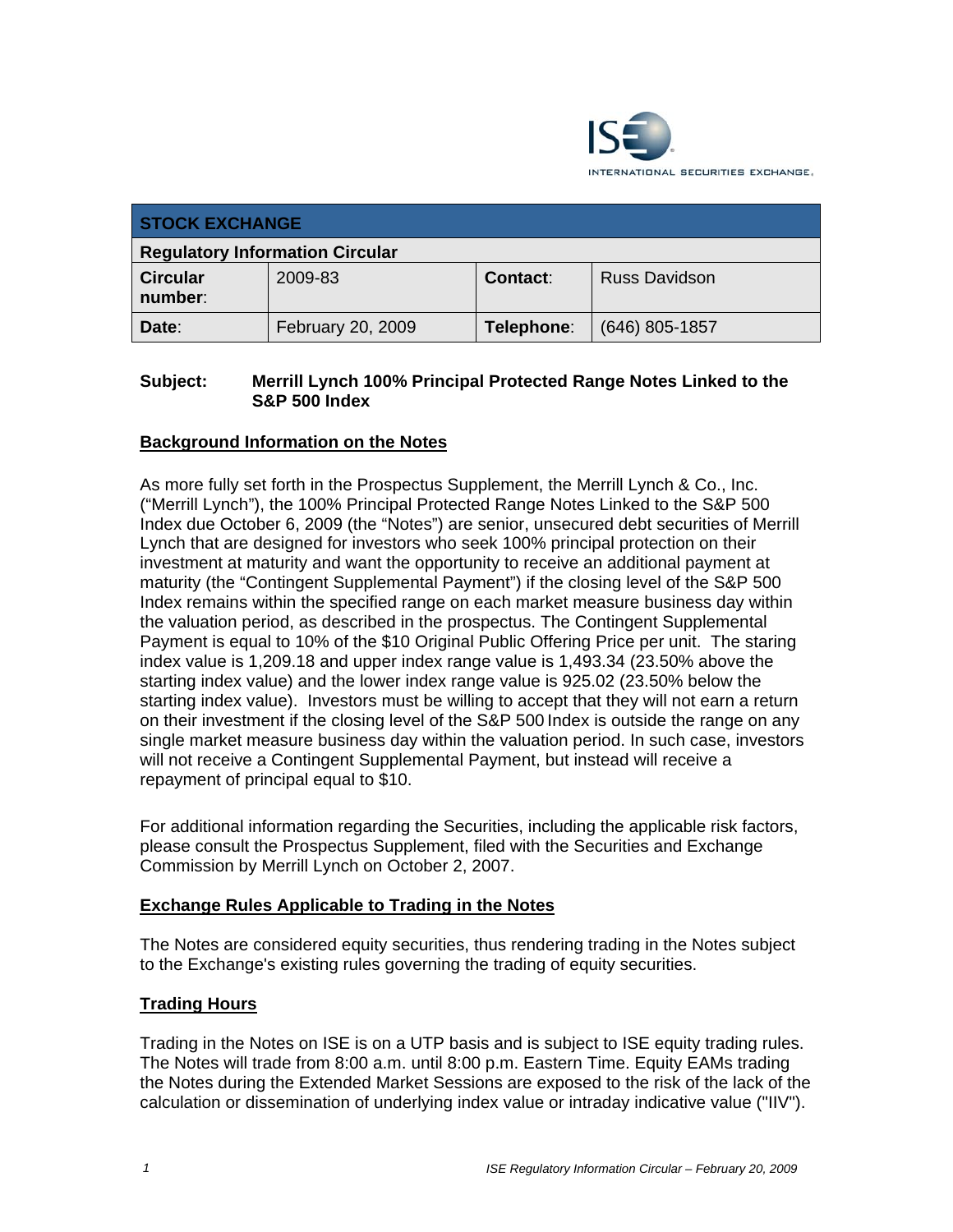For certain derivative securities products, an updated underlying index value or IIV may not be calculated or publicly disseminated in the Extended Market hours. Since the underlying index value and IIV are not calculated or widely disseminated during Extended Market hours, an investor who is unable to calculate implied values for certain derivative securities products during Extended Market hours may be at a disadvantage to market professionals.

## **Trading Halts**

ISE will halt trading in the Shares of a Trust in accordance with ISE Rule 2101(a)(2)(iii). The grounds for a halt under this Rule include a halt by the primary market because it stops trading the Shares and/or a halt because dissemination of the IIV or applicable currency spot price has ceased, or a halt for other regulatory reasons. In addition, ISE will stop trading the Shares of a Trust if the primary market de-lists the Shares.

#### **Delivery of a Prospectus**

Pursuant to federal securities laws, investors purchasing Shares must receive a prospectus prior to or concurrently with the confirmation of a transaction. Investors purchasing Shares directly from the Fund (by delivery of the Deposit Amount) must also receive a prospectus.

Prospectuses may be obtained through the Distributor or on the Fund's website. The Prospectus does not contain all of the information set forth in the registration statement (including the exhibits to the registration statement), parts of which have been omitted in accordance with the rules and regulations of the SEC. For further information about the Fund, please refer to the Trust's registration statement.

**This Regulatory Information Circular is not a statutory Prospectus. Equity EAMs should consult the Trust's Registration Statement, SAI, Prospectus and the Fund's website for relevant information.**